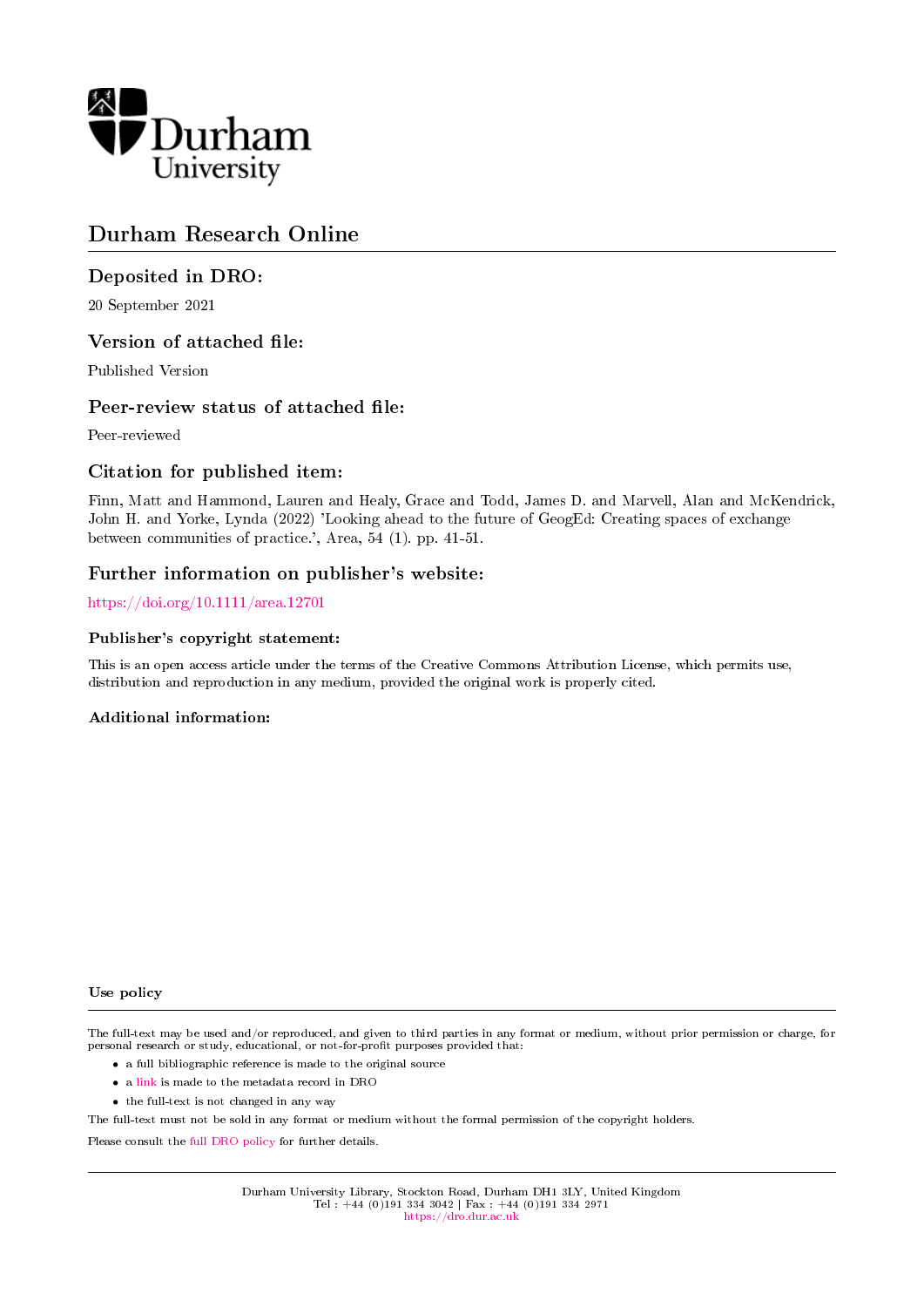#### SPECIAL SECTION



WILEY AREA

# Looking ahead to the future of GeogEd: Creating spaces of exchange between communities of practice

Matt Finn<sup>1</sup>  $\bigcirc$  | Lauren Hammond<sup>[2](https://orcid.org/0000-0003-1915-8767)</sup>  $\bigcirc$  | Grace Healy<sup>2</sup>  $\bigcirc$  | James D. Todd<sup>[3](https://orcid.org/0000-0002-7496-8634)</sup>  $\bigcirc$  | Alan Marvell<sup>4</sup>  $\bullet$  | John H. McKendrick<sup>[5](https://orcid.org/0000-0002-5683-7251)</sup>  $\bullet$  | Lynda Yorke<sup>6</sup>

<sup>1</sup>College of Life and Environmental Sciences, University of Exeter, Exeter, UK <sup>2</sup>Institute of Education, University College London, London, UK <sup>3</sup>Department of Geography, Durham University, Durham, UK 4 School of Business and Technology, University of Gloucestershire, Gloucester, UK 5 Glasgow School for Business and Society, Glasgow Caledonian University, Glasgow, UK 6 School of Natural Sciences, Bangor University, Bangor, UK

Correspondence Matt Finn Email: [m.d.finn@exeter.ac.uk](mailto:) As part of the special issue marking the transition of the Higher Education Research Group to the Geography and Education Research Group, in this final paper we argue that the reformed group has a key role to play in promoting spaces of exchange between the communities of practice that have a stake in the shared endeavours of geography and education. We draw on structured conversations from the group's launch event, existing literature, and our particular vantage points to identify a range of influences – both heritages that we work with and challenges that we face – that shape the interplay of geography and education in our pedagogical contexts. We argue that the GeogEd Research Group can create spaces of productive exchange between three communities of practice: geographies of education research, geography education research, and pedagogic research. As the research group brings these communities of practice together, it facilitates dialogue, creates new avenues for research, and connects and enhances geography teaching practice across education levels.

#### KEYWORDS

communities of practice, geographies of education, geography and education, geography and education research group, geography education, pedagogic research

## 1 | INTRODUCTION

At the launch of the Geography and Education Research Group (GeogEd) at the University of the West of England in December 2019, the authors gathered to "look ahead to the future" of the group. Like the other writing groups for this special section, we<sup>1</sup> wrote together before the launch and started by responding to Figure 1, used by GeogEd to sketch out endeavours across the shared domains of geography and education. At the launch event we collated thoughts from participants<sup>2</sup> in the form of notes from structured discussions, summarised these, and received feedback from the other writing groups, refining our thinking through continued discussion. Rather than setting forth a substantive research agenda in this paper, our argument – one enacted through the event and in the authorship of this paper – is that GeogEd has a key role to play in promoting spaces of exchange between communities of practice which have a stake in the shared endeavours of, and intersections between, geography and education.

Drawing on these sources and existing literature, we identify various drivers of change and promising directions of travel for those working at the interface of geography and education. We conceive of this through a prism (an approach with various antecedents; e.g., Spangenberg, 2002), with the influences being "refracted" through the medium of the spaces of exchange, leading to directions of future travel (see Figure 2). We find Lave and Wegner's (1991) concept of "communities

This is an open access article under the terms of the [Creative Commons Attribution](http://creativecommons.org/licenses/by/4.0/) License, which permits use, distribution and reproduction in any medium, provided the original work is properly cited.

© 2021 The Authors. Area published by John Wiley & Sons Ltd on behalf of Royal Geographical Society (with the Institute of British Geographers).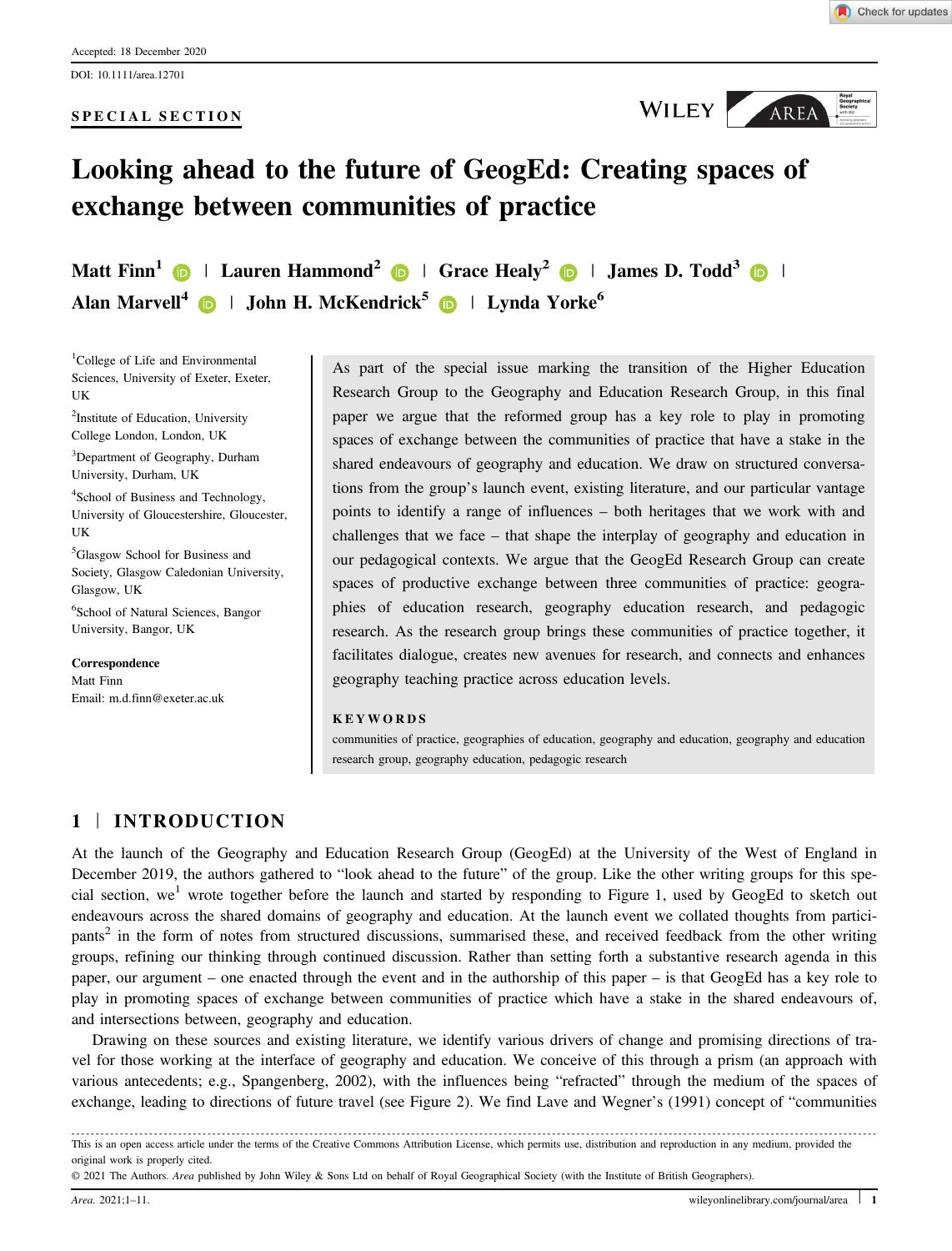



FIGURE 1 The Geography and Education nexus, as shared by the Geography and Education Research Group of the RGS-IBG (GeogEd, 2019).

of practice" useful to identify the multiple groupings sharing a stake in domains of geography and education, but distinguishable by differences in social practices, different uses of language, conferences and gatherings, places of work, theoretical resources, constituencies to whom they are accountable, and relationships to research. We note three broad communities of practice: those researching the geographies of education, those researching and teaching in geography education, and those undertaking pedagogic research. While there are "borders" between and within these communities, there is also ongoing "border-crossing," alongside moments of intensified reflection and action to promote exchange (Castree et al., 2007; Kinder et al., 2020). We turn first to the idea of communities of practice before discussing some key situating influences across the domains of geography and education in terms of the challenges we see and the heritages we draw on.

## 2 | COMMUNITIES OF PRACTICE

Communities of practice "are formed by people who engage in a process of collective learning in a shared domain of human endeavour" (Wenger-Trayner & Wenger-Trayner, 2015, p. 1; see also Lave & Wenger, 1991). Within communities of practice, there is a shared domain of interest, about which expertise can be developed; a community that learns through



FIGURE 2 Influences, spaces for exchange and directions of travel for those working in the Geography and Education nexus. [Correction added on 23 February 2021 after first online publication: Source information for Figure 2 has been removed in this version.]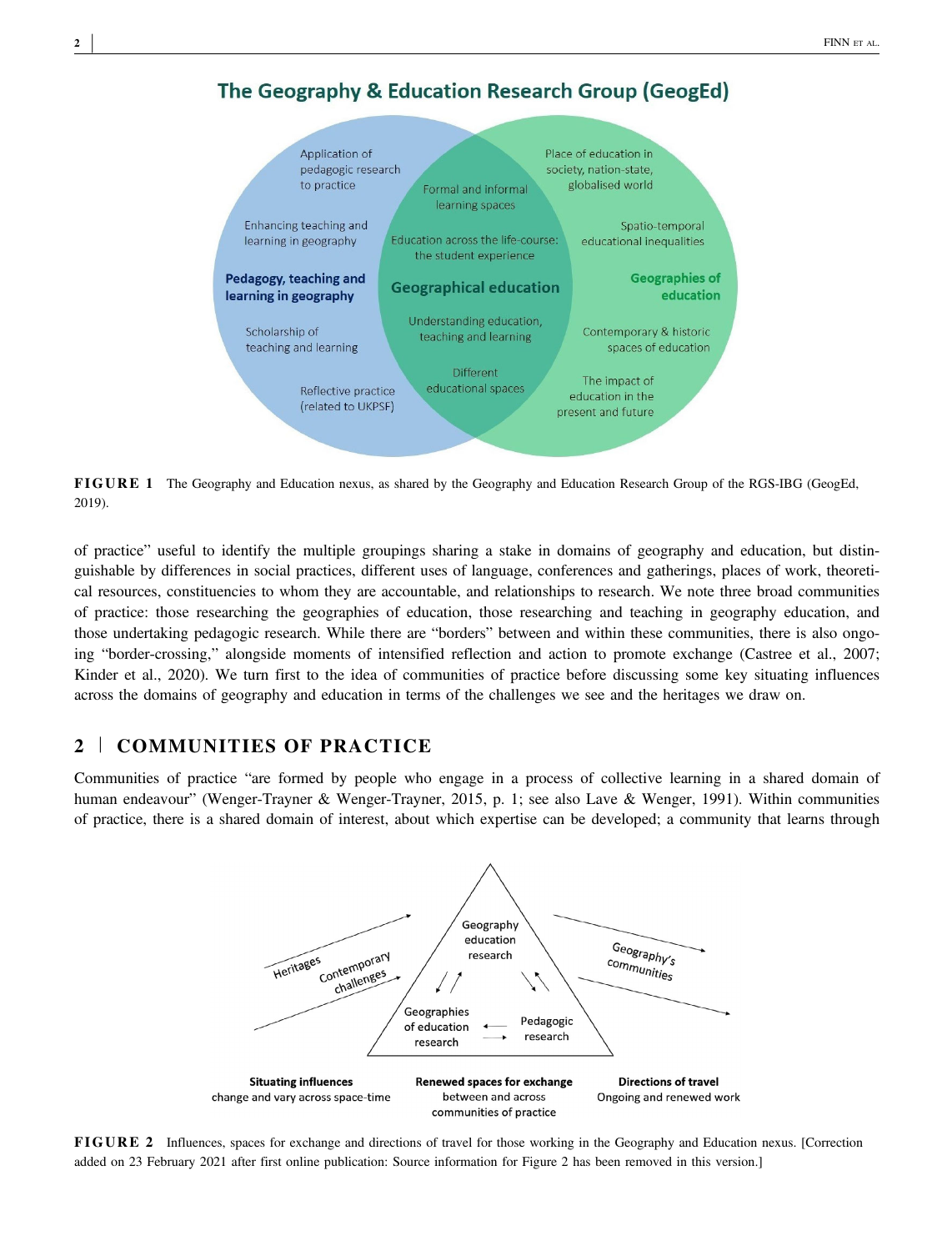shared interactions (though these are not necessarily in person, or frequent); and a practice for which a repertoire of knowledges and skills can be developed. Both geography and education can be understood as domains of interest and give rise to a range of communities that seek to develop distinct expertise.

An established means of conceptualising the relationships between geography and education has been through the geography education community, broadly composed of the academic geography community, the geography teacher education community, and the school geography community (Castree et al., 2007). With respect to teaching practices, these communities have a shared interest: the collective endeavour of effecting geographical learning, although there are differences in their students and how that project is understood and enacted. However, in terms of the practice of engaging with geographical knowledge, each community is usually seen as occupying different roles (Butt, 2020). In Bernstein's (1996) account of the pedagogic device, knowledge moves from the field of production (typically universities), is said to be recontextualised by actors including the state, exam agencies, subject bodies, teacher educators, and teachers themselves, before it is reproduced in education settings and acquired by students. This implies different relationships to geographical knowledge across these three communities. While Bernstein's (1996) account focused on how knowledge becomes selected, sequenced, and made amenable for acquisition in schools, we note that the relationship between academic and school geography is more complex than producer–consumer, and that academics and their higher education students also acquire academic knowledge.

While conceptualising the relationships between geography and education through the lens of geography education is valuable – for example, in considering transitions between different educational phases, and examining how knowledge is recontextualised between different spaces and the role of different actors in this process – it also has limitations. First, it fails to explicitly consider the geographies of education, and the relationships between geography education and the geographies of education (Dorling, 2020; West et al., 2020). Examining the relationships and intersections between these two areas is significant in understanding students' lifeworlds; examining the broader social, cultural, political, and economic structures in play; and addressing (educational) inequalities (Holloway et al., 2010). Second, this conceptualisation can overlook individuals and groups who work across different educational settings and communities of practice occupying multifaceted identities and roles (Butt & Collins, 2018). Finally, while this conceptualisation frames these communities with respect to the practice of teaching, or their relation to geographic knowledge, the framing we offer in this paper seeks to make clear the contribution these communities of practice can make as researchers. This approach is not developed to value research over teaching; rather we highlight research as a dimension of practice that connects, and is a basis for productive exchange, between these communities. While we will return to these communities in more detail, in the remainder of this paper we work from left to right of Figure 2, turning to the influences we see affecting these communities. In examining the influences that feed in to and affect the space of exchange, we first explore the notion of heritages to highlight the rich histories and praxis in geography as a discipline and field of research and as a study in schools, universities, and beyond.

# 3 | SITUATING INFLUENCES

## 3.1 | Heritages

As Geoghagen et al. remind us, geography is a "sprawling, ragged, gorgeous, discipline" (2020, p. 463). This capaciousness has enabled an ill‐disciplined tradition of diversity within its curriculum and pedagogies across the connections between physical and human geography and also through its array of sub‐disciplinary and regional specialisms. This heritage of creative geographical pedagogical praxis is an international tradition, and can be traced in UK Higher Education (HE) through the work of HERG (Healey et al., 2020) and its connections with the Journal of Geography in Higher Education, which celebrated its 40th year in 2016 (Higgitt et al., 2018). This has established not only research on approaches to geography education but also enabled new and alternative spaces of teaching and learning (Hill et al., 2014, 2016).

This heritage of creative and engaged pedagogy is characteristic of all forms and stages of geographical education (Biddulph et al., 2015; Catling & Willy, 2018; Hill et al., 2019; Roberts, 2013). Signature pedagogies (Hill et al., 2014, p. 392) such as fieldwork and spatial information skills offer a distinctively geographical understanding of the wider processes that shape and influence our everyday lives through a critical engagement with place, space, and environment. From formal classroom‐based education to informal opportunities to learn and engage, geography holds potential to powerfully connect diverse learners and matters of concern, across age groups and student and teacher roles (Castree et al., 2007; Marvell et al., 2013).

Alongside these heritages stand a set of "contemporary challenges" to geography and education. Turning to literature and discussions from the GeogEd launch event, we take a broad view of some of the key issues that affect the communities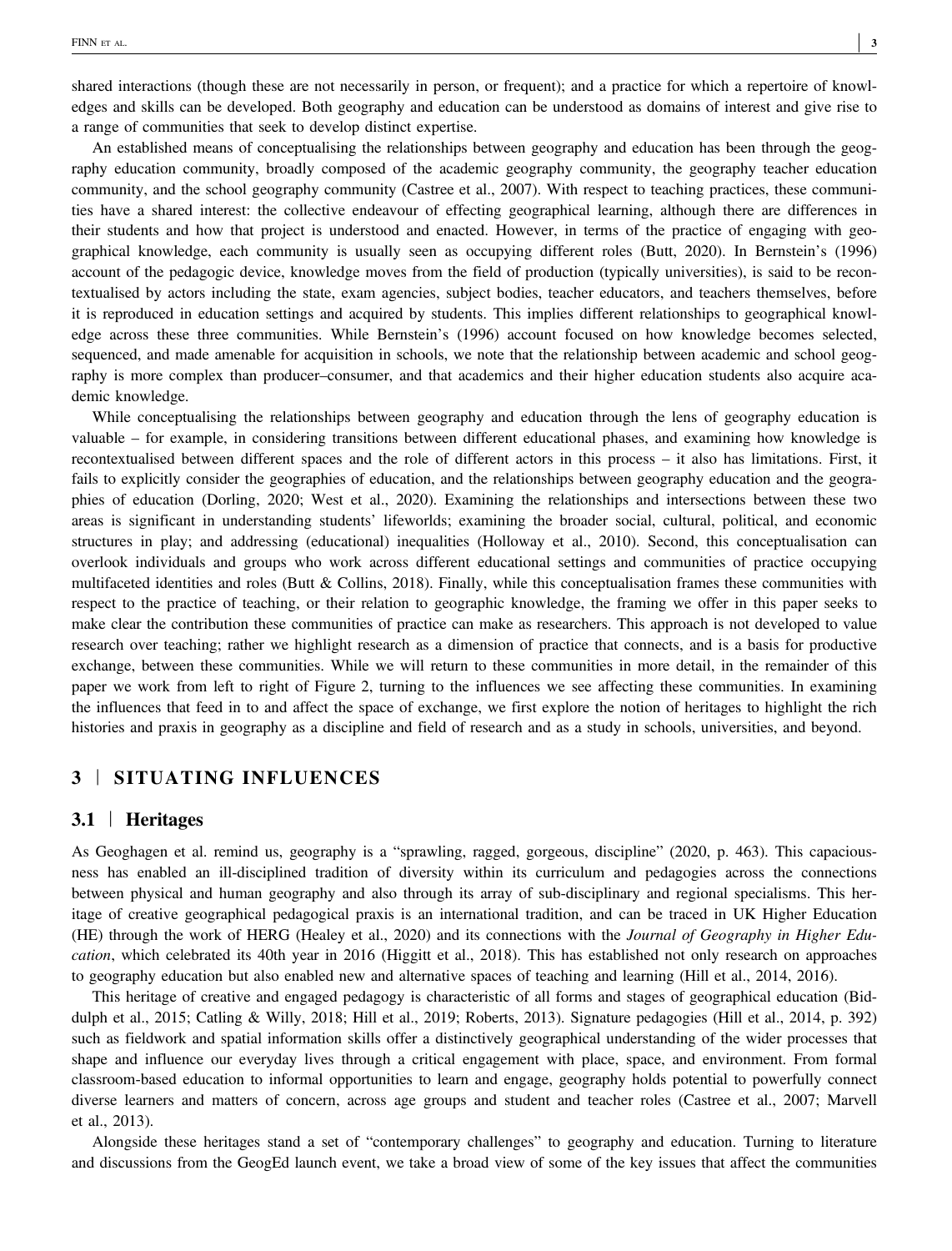of practice we have identified in geography and education. We recognise diversity in education across the nations of the UK (authors of this paper work in three of the four nations), and globally, while noting that we draw predominantly on Anglo‐American writing.

## 3.2 | Contemporary challenges

Pressing for many at the launch event were concerns about the neoliberalising of education from early years to higher and further education (see, for example, those writing in a university context: Berg et al., 2016; Mountz et al., 2015; Smith & Jeffrey, 2013). Casualisation, precarity, and increasing workloads at all levels of geography education are issues that affect teachers, academics, and students in related but also different ways (Megoran & Mason, 2020; Peake et al., 2018; Todd, 2020).

Sites of education – including schools and universities – have complex histories as places of subordination and control but are also potentially empowering and/or liberatory spaces (Brooks, 2019). Esson argues that, in HE, while "geography classrooms [are presented] as emancipatory spaces and mechanisms for enacting positive social transformation" (2018, p. 3), the acute and urgent experience of many students and colleagues is of geography's colonial legacy and present, of hostility to those from working class or financially disadvantaged backgrounds, of the contemporary discipline's overwhelming whiteness and institutionalised racist/colonial narratives, and the racialisation of Black and Minority Ethnic (BME) students and colleagues, and the belittling of their work and working practices (Desai, 2017; Esson, 2018; Esson & Last, 2019; Johnson, 2019; Tolia-Kelly, 2017). The necessity of anti-racist pedagogies at universities (Esson & Last, 2020) and schools (Morgan & Lambert, 2001, 2020; Puttick & Murrey, 2020; Tomlinson, 2019) is clear.

As Desai notes, although it was significant that geography was included in the English Baccalaureate in 2015, the discipline has struggled to recruit ethnically diverse students to further study, with the recruitment and attainment of both undergraduates and postgraduates "profoundly differentiated according to race and ethnicity" (2017, p. 322). There is a persistent attainment gap between white and BME students in HE, and between white and BME academics reaching professorial appointment levels (Desai, 2017; Esson, 2018). In schools, while issues for BME students and teachers remain urgent, there is evidence of increasing enrolment of previously more marginalised students, including BME students, in secondary school GCSE Geography entries (RGS, 2019). Strand (2014) demonstrates the varied picture of attainment and the compounding effects in the interaction between social economic status (SES), ethnicity, and gender, and the ongoing policy concerns about the lower attainment of White British low SES boys and Black Caribbean low SES boys.

We argue for alertness to these challenges, especially those that emerge along intersectional lines of social and embodied difference, identity, and privilege. Such lines include, but are not limited to, matters of gender and gender diversity, citizenship and indigeneity, class, race, religious identity and practice, sexuality and queerness, disability, and bodily difference. We can ask: to what extent do all of our students (present and potential) see themselves reflected in existing geography curricula and represented in nuanced ways? Whose places, bodies, voices, and experiences are obscured or privileged? And how might we respond to the dis/advantaging nature of our curricula and pedagogies, and to some educators' and students' relative privileges? To this end, as Esson and Last (2019) propose, we must embrace a "curriculum against domination" – one resistive of practices that maintain and reinforce the exclusion, subordination, and supposed superiority of particular embodied identities and knowledge systems – at all levels of geography education. Although Daigle and Sundberg draw attention to the difficulties of enacting decolonial pedagogical praxis and curriculum‐making, they argue that the discipline "will retain its Eurocentricity, coloniality and whiteness unless all geographers begin to do the anti‐racist and decolonial work historically done by Indigenous, people of colour, women and queer faculty and students" (2017, p. 340).

These heritages and the contemporary challenge raise significant pedagogical issues that must be negotiated with urgency across all levels and spaces of geographical education, and in the composition of groups such as GeogEd. We can be led by the scholarship of those most affected by current dominant practices in geography and geography education (Noxolo, 2017, p. 318), noting, for example in the UK, the work of the Race, Culture and Equality (RACE) working group of the Royal Geographical Society with the Institute of British Geographers (RGS‐IBG) and collectives such as @blackgeogorg. In the next section we turn to the role GeogEd, alongside other groups, might play in providing spaces for exchange between the three particular communities of practice we identify.

#### 3.3 | The space of the prism

The heritages and challenges we have highlighted inform the renewed "spaces between" communities of practice for exchange, reflection, and challenge. A characteristic of communities of practice is the potential for peripheral participation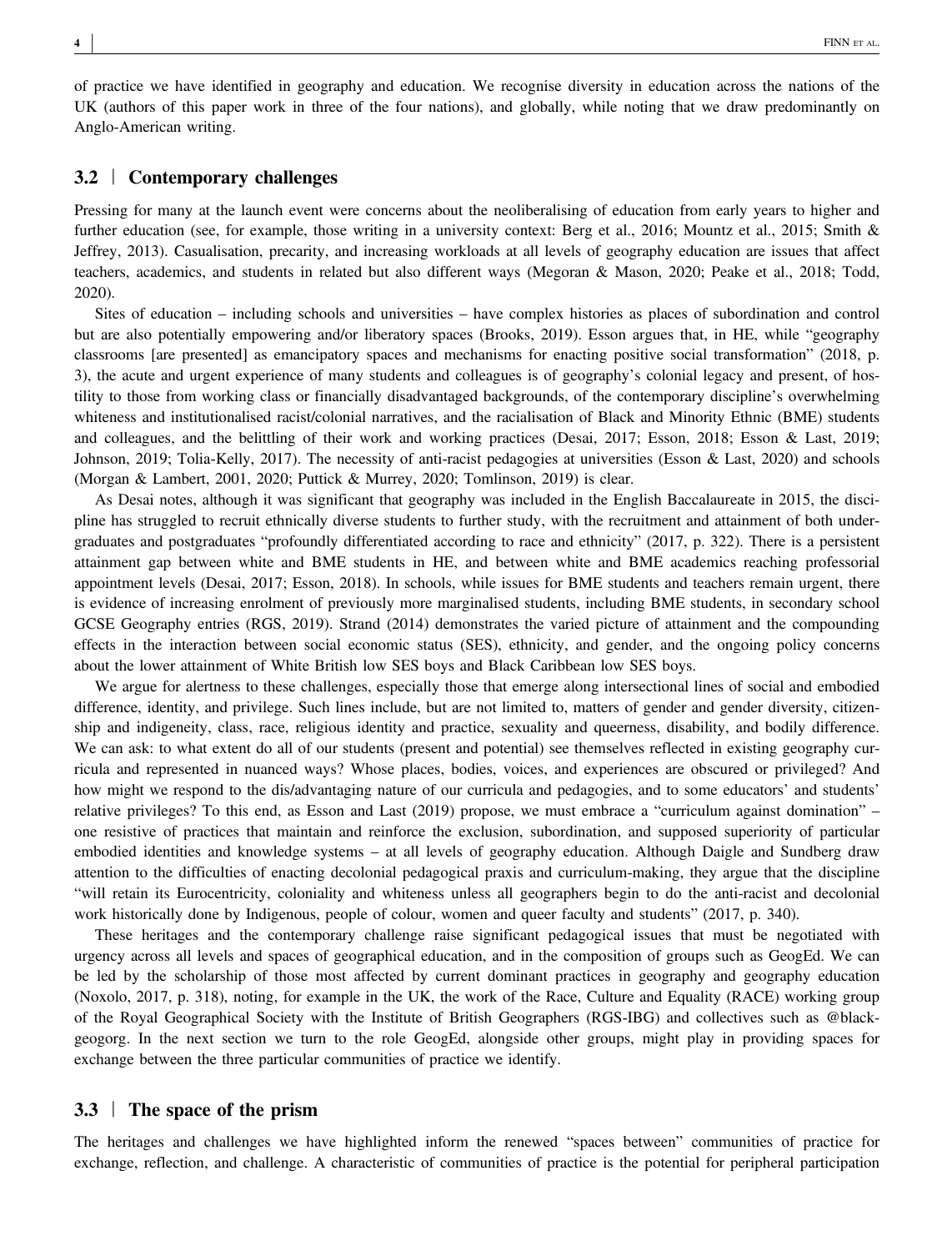(Lave & Wenger, 1991) and, through this, to have access to mature practice. GeogEd, in enabling spaces of exchange, facilitates interaction not only between early career and established colleagues within a community but also between communities. It can work as a creative borderland space (Hill et al., 2016) that destabilises static roles of "novices" and "experts," since experts in one community of practice may be novices in another (Fuller, 2007). For example, those researching the geographies of education might have limited understanding or experience of school curriculum design but might bring considerable resources to understanding how variation in and between school spaces will affect how curricula are enacted and the ends to which they are put. By extending the group's explicit remit, GeogEd's activities hold potential to create spaces for mutual learning and dialogue across the borders of its communities of practice. Given the challenges faced, and the heritages we work with, we suggest that these spaces of exchange must be characterised by an ongoing commitment to reflective practice and to compassionate and courageous pedagogy (Hill et al., 2019) that challenge socio-spatial and educational injustices. We turn to briefly consider each of the communities of practice envisaged by the shift to GeogEd (Figures and 2, and summarised in Table 1) and without precluding further change or connections.

## 3.4 | Geographies of education

The geographies of education community is concerned with the domain of education and the practice of geographic research. That is to say, in using the conceptual and procedural knowledge of geography in conversation with cognate work, such as the sociology of education and education studies (on a spatial turn in education studies see Taylor, 2009). As addressed more fully in the paper on the rise of the geographies of education in this special section (Kraftl et al., 2020) and writing on the critical geographies of education (Nguyen et al., 2017; Pini et al., 2017), this work considers geographical approaches to understanding education and learning in all of its diverse spatial forms, actors, and mobilities, and both in being shaped by and shaping the relationships between political‐economies, social‐cultural life, and environments.

Kučerová et al. (2020) trace a 60‐year history of this work in their international perspective on the institutionalisation of these geographies. In addition to presentations at geography conferences (such as the RGS‐IBG and American Association of Geographers [AAG] annual conferences), and in streams at cognate events such as those of the British Educational Research Association, there have been specialist gatherings such as the International Conference on Geographies of Education at Loughborough University in 2010, 2012, and 2018. The formalisation of this work through institutional spaces has also taken place through the formation of such groups as the Critical Geographies of Education Specialty Group (CGE‐SG) in the AAG. This work brings to the fore a sense of the contemporary and historic diversity and specificity of differing spatial forms, social relations, flows, and inequalities evident across different sites of education and learning. Learning and debates about (geography) curriculum and pedagogy are set, through this research, into a wider context attentive to the interplay of structures and agencies that frame education and learning. We hope to see continued evidence of co-organising and research in this area across the sub‐disciplines of geography within both the RGS‐IBG and international research groups (West et al., 2020).

#### 3.5 | Geography education

Geography education is concerned with the domain of geography and, for the purposes of this paper, we focus on the practice of research about teaching and curriculum‐making (Lambert et al., 2015). Geographers continually induct students into the ideas and methods of the discipline (Lambert, 2010), both to support and enable future research in the discipline and also because of the intrinsic value of geography to a person's education (Bustin, 2019; Maude, 2016). While geographers in HE have collaborated through groups like HERG and the Teaching Support Network Subject Centre for Geography, Earth & Environmental Sciences (LTSN-GEES), it has been common to find those who work and research in the field of geography education located in education departments in Higher Education Institutions (HEIs) (Butt, 2020) or schools.

TABLE 1 The communities of practice being brought together through GeogEd

| <b>Community</b>         | <b>Domain</b> | <b>Practices including:</b>             |
|--------------------------|---------------|-----------------------------------------|
| Geographies of education | Education     | Geographic research                     |
| Geography education      | Geography     | Teaching and curriculum-making research |
| Pedagogic research       | Education     | Teaching and learning research          |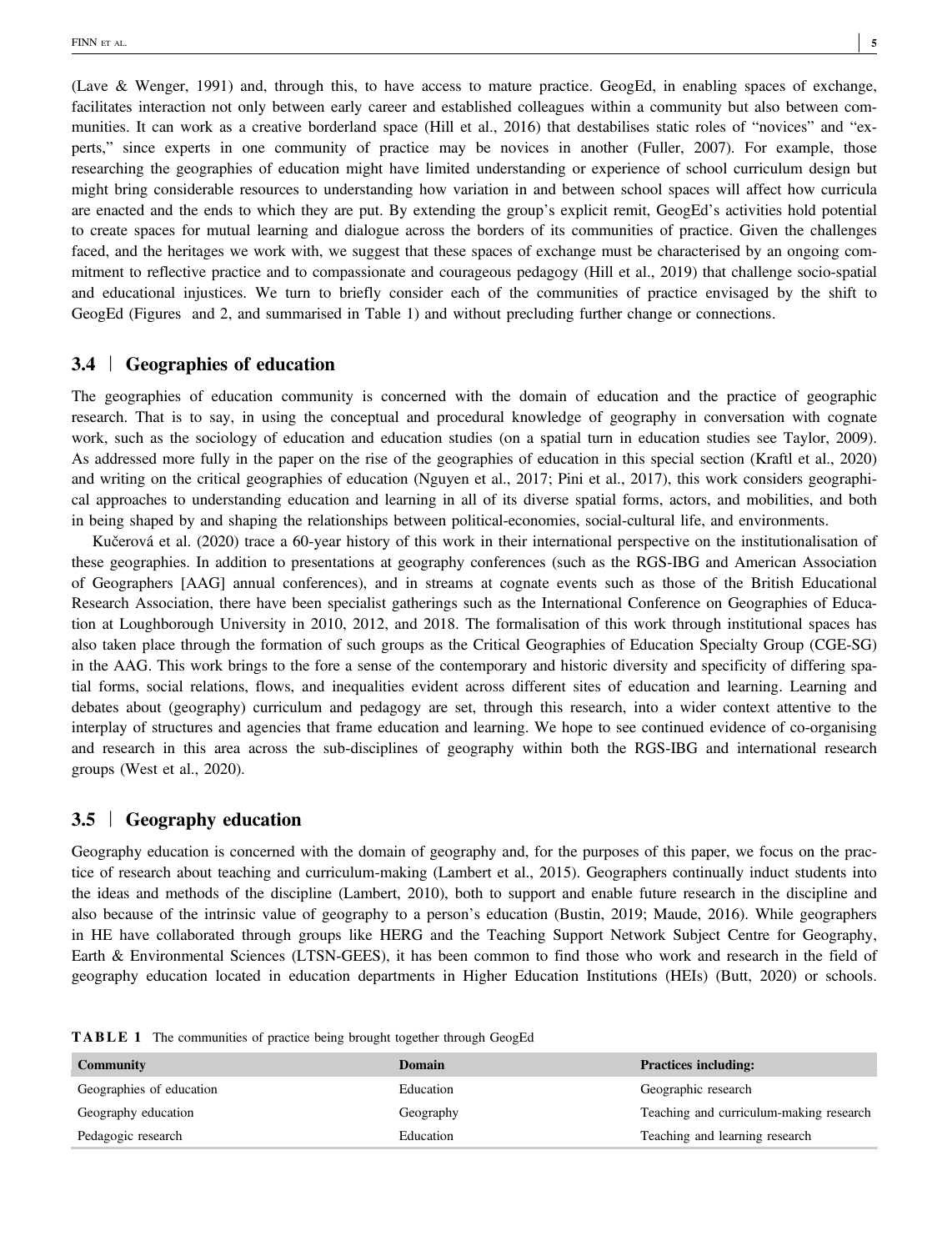Much of the teaching done by this community is at the school level and/or focused on (initial) teacher education, with research often focused on school geography (see, for example, Geography Education Research Collective [GEReCo] website; International Geographical Union – Commission on Geographical Education [IGU‐CGE], 2016).

Within the geography education community of practice, there are communities within communities. As Hammond and McKendrick (2020) highlight with regards to the geography teacher educator (GTE) conference in 2019, despite the fragmentation of initial teacher education that has occurred in England, those who attend this conference work primarily in HEIs. Although conferences in geography education often serve specific communities (such the Geographical Association (GA), Scottish Association of Geography Teachers, the IGU‐GCE, the RGS‐IBG, or the Charney Manor conference), there is border crossing between these spaces.

By recognising geography education as a broader community of practice, while acknowledging its diversity, we aim to highlight areas of research and debate within geography education, and between geography education and the other communities of practice. These include consideration of different functions of, and relationships between, geography in the academy and geography as a school subject (as they are, have been, and might be) (Lambert, 2014) with regards to the processes and purposes of the recontextualisation of knowledge (Bernstein, 1996; Finn, forthcoming; Firth, 2018; Healy & Walshe, 2021), and the transitions students make between schools and HE/FE (Tate & Hopkins, 2019).

#### 3.6 | Pedagogic research

The pedagogic research community is concerned with the domain of education and the practice of research about teaching and learning. This grouping is less self-consciously subject-specific than the geography education community as it is made up of both geographers and those from other disciplines/subjects. It is a matter of debate – certainly within school curricula (Young et al., 2014) – as to whether it is possible or desirable to take a more "generic" or skills‐focused perspective on learning separate from the knowledge domain or discipline in which the pedagogy is enacted. In the UK context, in HE, its foci coalesce around the banners of pedagogic research, education research, or the Scholarship of Teaching and Learning (SoTL), and through UK events such as the Society for Research into Higher Education and Enhancing Student Learning Through Innovative Scholarship (ESLTIS) conference. More broadly, this research and scholarship emerges from engagement by educators with pedagogy. Where geographers have been involved, it has often (but not always) focused on more generic issues of pedagogy as they play out in geography, such as group work, or the skills agenda, rather than seeking to articulate a vision for geography in education. GeogEd provides this group with a space for disseminating research and supporting the development of pedagogic practice and we see this as being enriched through exchange with the other two communities of practice.

The transition to the GeogEd research group draws attention to the distinctive contributions of each of these communities of practice, but also to the intent to purposefully promote and enable exchange, reflection, and challenge in "the spaces between" these communities. In the following section we take the idea of the spaces of exchange that can be created across and between these groups and consider what this might mean for future research and practice.

## 4 | DIRECTIONS OF TRAVEL

#### 4.1 <sup>|</sup> Geography's communities

In this section we consider potential avenues that might arise from GeogEd as a space of exchange between different communities of practice. We consider explicit inclusions named in the change from HERG to GeogEd, and issues that become more visible through the interaction of the different communities of practice.

First, the change from HERG to GeogEd signalled two moves that were in continuity with HERG but that were made explicit and have led to new ways of framing the group's history (Healey et al., 2020; West et al., 2020). That is the expansion to provide named space for those who research the geographies of education (Kraftl et al., 2020) and for those in non–HE geography education. This move has already seen new members join the GeogEd group<sup>3</sup> and the committee from these communities of practice and is evident in the proposed sessions for the postponed 2020 RGS-IBG annual conference. These moves achieve three important goals. With respect to geographies of education, they provide institutional support – alongside existing research groups – to resource and make this work visible and connect new and existing researchers. With respect to those beyond HE‐focused geography education, GeogEd promotes and enables "border‐crossing" between school and university geography (Castree et al., 2007), signalling openness and interest in these endeavours.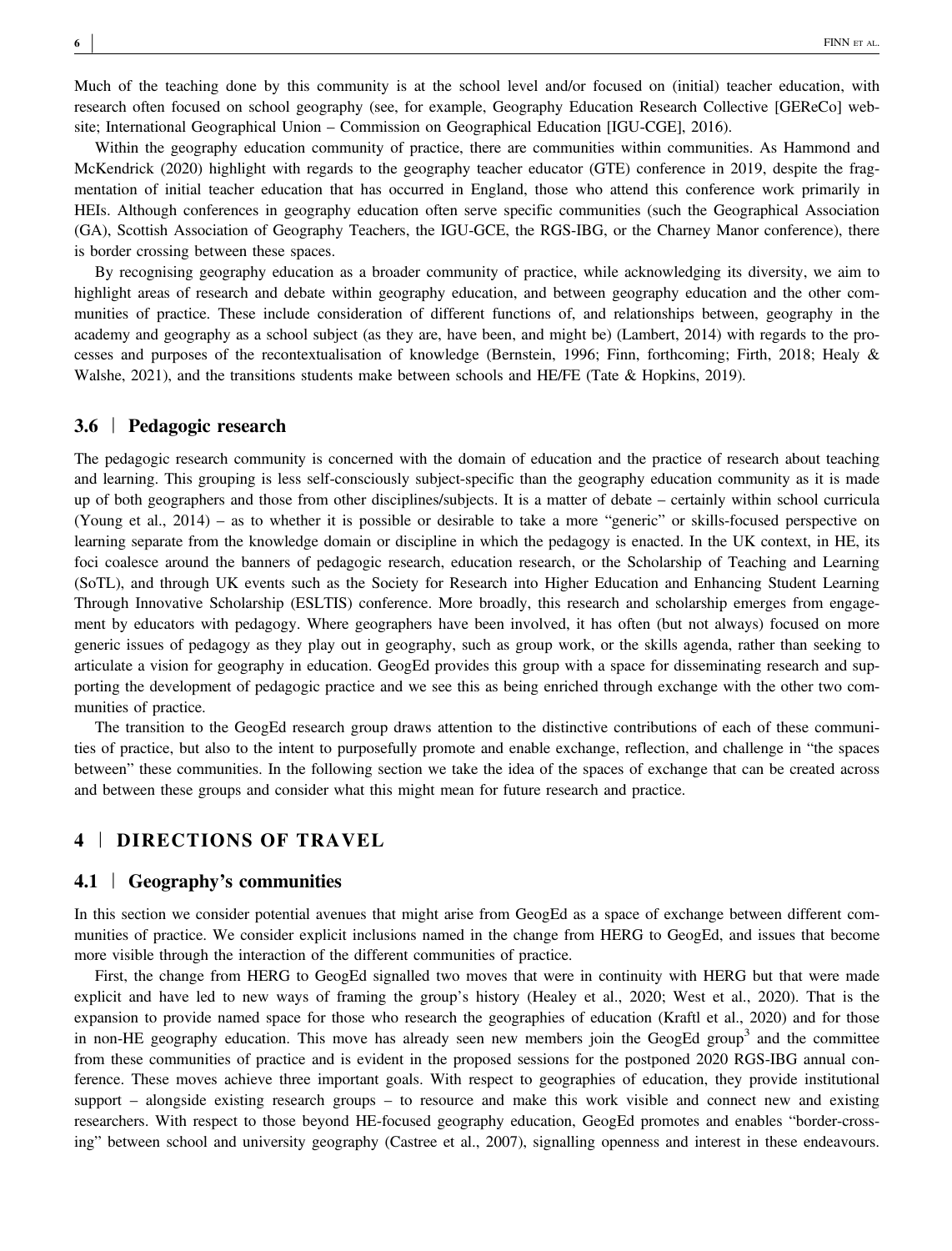This openness is vital for the discipline, not least because the last decade has seen significant GCSE and A Level reform in England, changes that have provided both opportunities and challenges for teachers (Kinder et al., 2020). The core content devised by the A Level Content Advisory Board (ALCAB) geography group, with significant academic input, led to the introduction of new A Level content, especially in relation to human geography (Rawling, 2015). Local geography networks connect some teachers and academics linking subject-based research to curricular content to enable teachers to "update" their subject knowledge in relation to new geographical content (including through GA local branches, and the RGS-IBG). In addition, some funded research, such as the GeoCapabilities project (now in its third phase) and Young People's Geographies project (2006–2011), have been important spaces of school and university exchange. However, the limits to sustained collaboration across the school–university educational border remains concerning, despite recent years having been a critical moment of change. Expanding the opportunities to learn from and work with people across communities of practice allows us to think more in terms of the school–university interface (beyond the notion of a divide; Butt & Collins, 2018).

Geography teachers can and are undertaking educational research to inform their teaching practice just as teaching-focused academics have done (Brooks, 2018; Firth & Brooks, 2018; Hill et al., 2018; Solem & Boehm, 2017). We propose that teachers and their university counterparts share their pedagogical expertise and practices, ensuring that together educators identify and design teaching practices in geography, and develop geographically focused educational research to enrich and enhance school, undergraduate, and postgraduate geography education. Furthermore, developments in pedagogic research and the learning sciences provoke new questions about the geographies of learning (and beyond formal sites of education), especially around the intersection of cognitive science and computational governance (Williamson et al., 2017).

Indeed, at the intersection of geography education and education's geographies, we can pose a variety of questions, such as how students navigate their geographical journey through school, and in some cases to university, and beyond. Given spatial differences in access to education and education outcomes (Dorling, 2020), and the issues we noted in the "Contemporary Challenges" section above, we can ask how geographies of education can impact access to, and engagement with, geographical education and knowledge in schools, HE, and FE. Further, while there has been a focus on the geography "pipeline" or pathways, (where and how students come to continue in progressive stages of geographical education) and student transitions (Tate & Hopkins, 2019), we argue that there is more work to do to understand students' "exit points" from geographical study, and how students use their geographical knowledge and skills beyond, and after, their studies. Similarly, the importance of prior learning experiences, as something that shapes undergraduates' approach to their university studies, is too often overlooked (although see, for example, Tate  $\&$  Swords, 2013). Linking communities will be beneficial for geography teachers and academics, as a cross-fertilisation of practices will inform and enhance geographical teaching and learning.

Finally, we argue that there are areas of thinking and practice being developed by those involved in geography education research that could inform debate and reflection in the geography community more broadly. One such intervention has been through the notion of GeoCapabilities (Bustin, 2019; GeoCapabilities website; Uhlenwinkel et al., 2016), which considers how geography offers a distinctive contribution to a person's education and the development of the educated person. By applying ideas from economist Amarta Sen and philosopher Martha Nussbaum on the "capabilities approach" to education, GeoCapabilities advocates the transformative potential of engagement with what Young (2008) terms "powerful knowledge" in ensuring access to a progressive form of discipline-orientated teaching in schools (Lambert et al., 2015) – as distinct from "knowledge of the powerful." Whilst Lambert et al. (2015) assert that a GeoCapabilities approach offers "transformative potential: for providing (school) students with access to academic thought on geography, there has been limited discussion by academic geographers (though see Walkington et al., 2018), and with students of geography, as to the value of these ideas. Indeed, to return to the challenges we raised earlier, in the context of social difference and oppressive experiences in the discipline and spaces of formal education, there is a risk that this potential will remain unrealised for certain students and in certain educational spaces.

## 5 | CONCLUSION

In this paper, we have engaged with the question of how we understand the constitution of, and porosity between, different communities of practice: here, those engaged in the geographies of education, geography education, and pedagogic research. We see particular value in the transition to the GeogEd research group of renewed spaces of exchange between these groups, alongside other communities of practice. Although developing spaces and practices for such exchanges will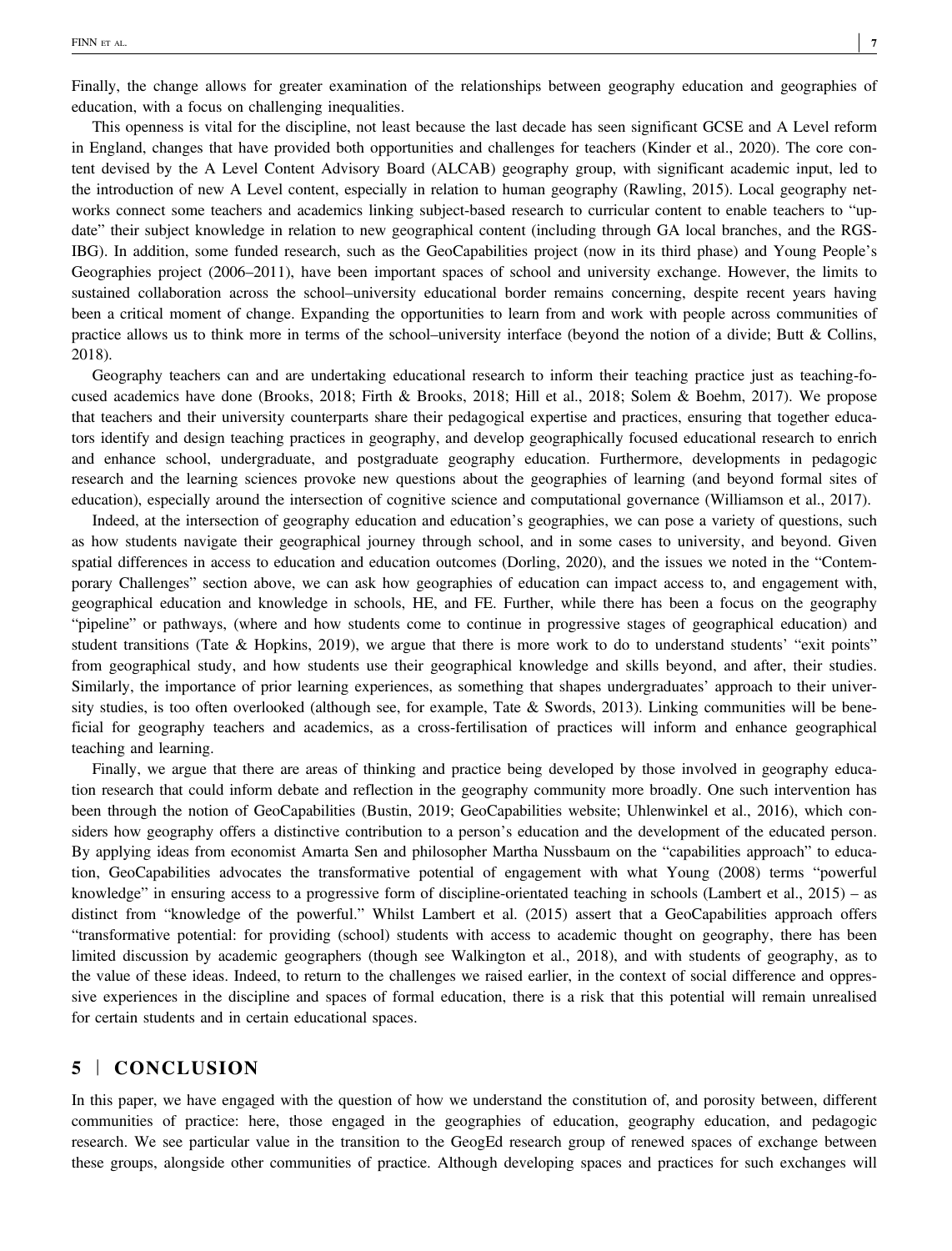be challenging and will require negotiation of differences in language use, priorities, and approaches, the benefit is enriched dialogue with potential to benefit the wider disciplinary community and the next generation of geography students and academics.

In outlining different challenges we recognise that there is much to do. We acknowledge the complex heritages received from generations of geographer‐educators and recognise the contributions from the diverse range of communities of practice that are stakeholders in the shared domains of geography and education. While aspects of this work are not new, they can be renewed. Indeed, renewal is a necessity if the progressive social reproduction of the discipline is to continue. We welcome discussion and engagement and invite readers to contribute to (or productively disrupt) these emerging and renewed conversations.

#### ACKNOWLEDGEMENTS

The authors would like to thank participants at the launch event for sharing their thoughts on the future of GeogEd, for comments on an early draft, and Ruth Healey and Harry West for their role in bringing together this special edition. We are also very appreciative for the insightful and clear comments from the anonymous reviewers and editors. Thank you to the participants who helped guide the transition from the Higher Education Research Group to the Geography and Education Research Group. Matt would also like to thank the Shut up and write/do group at the University of Exeter.

#### DATA AVAILABILITY STATEMENT

No new data were created for this submission.

#### ORCID

Matt Finn https://orcid.org/0000-0003-3082-8186 Lauren Hammond  $\blacksquare$  https://orcid.org/0000-0003-1915-8767 Grace Healy https://orcid.org/0000-0001-8398-1390 James D. Todd **D** https://orcid.org/0000-0002-7496-8634 Alan Marvell Dhttps://orcid.org/0000-0001-8363-0793 John H. McKendrick  $\blacksquare$  https://orcid.org/0000-0002-5683-7251

- <sup>1</sup> 'We' include those working in geography departments, sometimes allied or combined with related disciplines such as earth sciences; 'geographers at large', such as two of the authors who work in business schools; in schools of education; and in schools – and those who work across these spaces. We hold identities as human and physical geographers; school teachers; those involved in teacher education; academics on both research and teaching, and teaching-focused contracts; PhD researchers; and staff on fixed-term and open-ended contracts. Despite our diversity, we are also mindful of those absent, and absented, from these discussions and that the 'we' who speak do so from specific locations and subject positions. As a writing collective, we are white and notably Anglocentric, and do not wish to discount or diminish other issues that could be raised from alternative (and perhaps more diverse) viewpoints. This paper is therefore offered in a spirit of ongoing dialogue.
- <sup>2</sup> There were 40 participants at the launch event for the conference, including attendees from all the UK nations and a minority from beyond the UK. Participant affiliations have been inferred after the event and some participants might identify in more than one group: approximately half were academic staff who are 'geography-aligned' and found in a variety of departments; just over one in ten were academic staff who are 'education-aligned', most of whom work in education departments; just over three in ten were PhD students and most of these where based in geography departments, with a minority based in education departments. Other attendees included those working as academic developers, teachers, and those from publishing and subject associations.
- <sup>3</sup> As of August 2020, there are 179 members affiliated with the group, up from 165 in 2019 and 146 in 2018.

#### REFERENCES

Berg, L. D., Huijbens, E. H., & Larsen, H. G. (2016). Producing anxiety in the neoliberal university. The Canadian Geographer/Le Géographe Canadien, 60, 168–180.<https://doi.org/10.1111/cag.12261>

Bernstein, B. (1996). Pedagogy, symbolic control, and identity: Theory, research, critique. London, UK: Taylor Francis.

- Biddulph, M., Lambert, D., & Balderstone, D. (2015). Learning to Teach Geography in the Secondary School: A Companion to School Experience, 3rd ed.. London: Routledge.<https://doi.org/10.4324/9781315771274>
- Brooks, C. (2018). Insights on the field of geography education from a review of master's level practitioner research. International Research in Geographical and Environmental Education, 27, 5–23.<https://doi.org/10.1080/10382046.2017.1285134>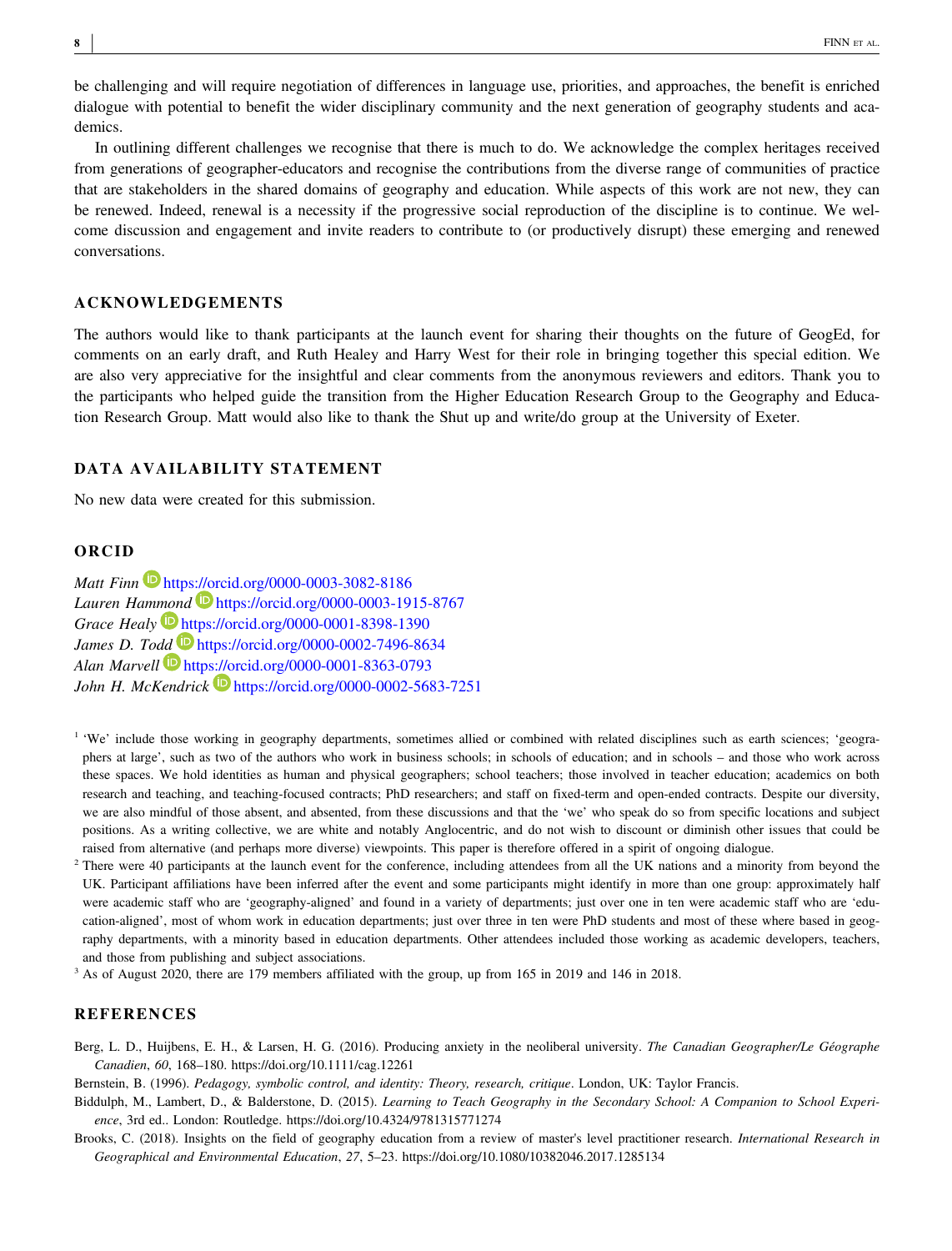Brooks, R. (2019). Education and society: Places, policies, processes. London, UK: Red Globe Press.

- Bustin, R. (2019). Geography education's potential and the capability approach: GeoCapabilities and schools. Surrey, Canada: Palgrave MacMillan. [https://doi.org/10.1007/978](https://doi.org/10.1007/978-3-030-25642-5)‐3‐030‐25642‐5
- Butt, G. (2020). Re-contextualising knowledge: The connection between academic geography, school geography and geography education research. In G. Butt (Ed.), Geography education research in the UK: Retrospect and prospect (pp. 41-70). London, UK: Springer. [https://doi.](https://doi.org/10.1007/978-3-030-25954-9) [org/10.1007/978](https://doi.org/10.1007/978-3-030-25954-9)‐3‐030‐25954‐9
- Butt, G., & Collins, G. (2018). Understanding the gap between school and universities. In M. Jones, & D. Lambert (Eds.), Debates in geography education, 2nd ed. (pp. 263–274). Abingdon, UK: Routledge.<https://doi.org/10.4324/9781315562452>
- Castree, N., Fuller, D., & Lambert, D. (2007). Geography without borders. Transactions of the Institute of British Geographers, 32, 129–132. [https://doi.org/10.1111/j.1475](https://doi.org/10.1111/j.1475-5661.2007.00252.x)‐5661.2007.00252.x
- Catling, S., & Willy, T. (2018). Understanding and teaching primary geography, 2nd ed. London, UK: SAGE Publications.
- Daigle, M., & Sundberg, J. (2017). From where we stand: Unsettling geographical knowledges in the classroom. Transactions of the Institute of British Geographers, 42, 338–341.<https://doi.org/10.1111/tran.12201>
- Desai, V. (2017). Black and Minority Ethnic (BME) student and staff in contemporary British Geography. Area, 49, 320–323. [https://doi.org/10.](https://doi.org/10.1111/area.12372) [1111/area.12372](https://doi.org/10.1111/area.12372)
- Dorling, D. (2020). Geography and the Shifting Ratios of Inequality –University, A levels and GCSEs in 2020, Geography Directions, Blog of the Royal Geographical Society (with IBG), 21 August, Retrieved from [https://blog.geographydirections.com/2020/08/21/geography](https://blog.geographydirections.com/2020/08/21/geography-and-the-shifting-ratios-of-inequality-university-a-levels-and-gcses-in-2020/)-and-theshifting‐ratios‐of‐[inequality](https://blog.geographydirections.com/2020/08/21/geography-and-the-shifting-ratios-of-inequality-university-a-levels-and-gcses-in-2020/)‐university‐a‐levels‐and‐gcses‐in‐2020/
- Esson, J. (2018). "The why and the white": Racism and curriculum reform in British geography. Area, 52, 708–715 [https://doi.org/10.1111/area.](https://doi.org/10.1111/area.12475) [12475](https://doi.org/10.1111/area.12475)
- Esson, J., & Last, A. (2019). Learning and teaching about race and racism in geography. In H. Walkington, J. Hill, & S. Dyer (Eds.), *Handbook* for teaching and learning in geography (pp. 227–240). Cheltenham, UK: Elgar.<https://doi.org/10.4337/9781788116497>
- Esson, J., & Last, A. (2020). Anti-racist learning and teaching in British geography. Area, 52, 668–677<https://doi.org/10.1111/area.12658>
- Finn, M. (forthcoming). Questioning recontextualisation: Considering recontextualisation's geographies. In M. Fargher, D. Mitchell, & E. Till (Eds) Recontextualising geography for education. Cham, Switzerland: Springer.
- Firth, R. (2018). Recontextualising geography as a school subject. In M. Jones, & D. Lambert (Eds.), Debates in geography education, 2nd ed. (pp. 275–286). Abingdon, UK: Routledge.<https://doi.org/10.4324/9781315562452>
- Firth, R., & Brooks, C. (2018). Evidence-based practice and research in geography education. In M. Jones, & D. Lambert (Eds.), *Debates in* geography education, 2nd ed. (pp. 298–310). Abingdon, UK: Routledge.<https://doi.org/10.4324/9781315562452>
- Fuller, A. (2007). Critiquing Theories of Learning and Communities of Practice. In J. Hughes, N. Jewson, & L. Unwin (Eds.), Communities of Practice: Critical Perspectives (pp. 17–29). London: Routledge.
- GeoCapabilities website. Retrieved from:<http://www.geocapabilities.org> (accessed on 11/01/2020).
- GeogEd website, Retrieved from: [https://geogedrg.org/conferences](https://geogedrg.org/conferences-events/geoged-launch-16th-17th-december-2019/)‐events/geoged‐launch‐16th‐17th‐december‐2019/ (accessed on 26/09/2019).
- Geoghagen, H., Hall, S. M., Latham, A., & Leyland, J. (2020). Continuing conversations: Reflections on the role and future of Area from the new editorial team. Area, 52, 462–463.<https://doi.org/10.1111/area.12642>
- GEReCo website. Retrieved from:<https://gereco.org/> (accessed on 16/01/2020).
- Hammond, L., & McKendrick, J. H. (2020). Geography teacher educators' perspectives on the place of children's geographies in the classroom. Geography, 105, 86–93.
- Healey, R. L., France, D., Hill, J., & West, H. (2020). The history of the Higher Education Research Group of the UK Royal Geographical Society: The changing status and focus of geography education in the academy. Area, 1–10. [https://doi.org/10.1111/area.12685.](https://doi.org/10.1111/area.12685)
- Healy, G., & Walshe, N. (2021). From the digital world to the post digital world: the future generation of geographers. In N. Walshe, & G. Healy (Eds.), Geography Education in the Digital World: Linking Theory and Practice (pp. 181–185). Abingdon, UK: Routledge. [https://doi.org/10.](https://doi.org/10.4324/9780429274909) [4324/9780429274909](https://doi.org/10.4324/9780429274909)
- Higgitt, D., France, D., & Rewhorn, S. (2018). The JGHE@40Symposium: Introduction. Journal of Geography in Higher Education, 42(4), 479– 486.<https://doi.org/10.1080/03098265.2018.1547152>
- Hill, J., Maddrell, A., Gascgoine, J., Hammond, D., Treacy, S., & Parfitt, A. (2014). Educating. In R. Lee, R. Kitchin, & C. Withers (Eds.), Sage handbook of human geography (pp. 381-403). London, UK: Sage.<https://doi.org/10.4135/9781446247617>
- Hill, J., Thomas, G., Diaz, A., & Simm, D. (2016). Borderland spaces for learning partnership: Opportunities, benefits and challenges. Journal of Geography in Higher Education, 40, 375–393.<https://doi.org/10.1080/03098265.2016.1144728>
- Hill, J., Walkington, H., & Dyer, S. (2019). Teaching, learning and assessing in geography: A foundation for the future. In H. Walkington, J. Hill, & S. Dyer (Eds.), The handbook for teaching and learning in geography (pp. 474–486). Cheltenham, UK: Edward Elgar Publishing. <https://doi.org/10.4337/9781788116497>
- Hill, J., Walkington, H., & King, H. (2018). Geographers and the scholarship of teaching and learning. Journal of Geography in Higher Education, 42, 557–572.<https://doi.org/10.1080/03098265.2018.1515188>
- Holloway, S. L., Hubbard, P., Jöns, H., & Pimlott‐Wilson, H. (2010). Geographies of education and the significance of children, youth and families. Progress in Human Geography, 34, 583–600.<https://doi.org/10.1177/0309132510362601>
- International Geographical Union Commission on Geographical Education [IGU-CGE] (2016). International Charter on Geographical Education. Retrieved from: [http://www.aag.org/galleries/project](http://www.aag.org/galleries/project-programs-files/IGU_2016_Intl_Charter.pdf)-programs-files/IGU\_2016\_Intl\_Charter.pdf (accessed on 11/09/2018).
- Johnson, A. (2019). Throwing our bodies against the white background of academia. Area, 52, 89–96<https://doi.org/10.1111/area.12568>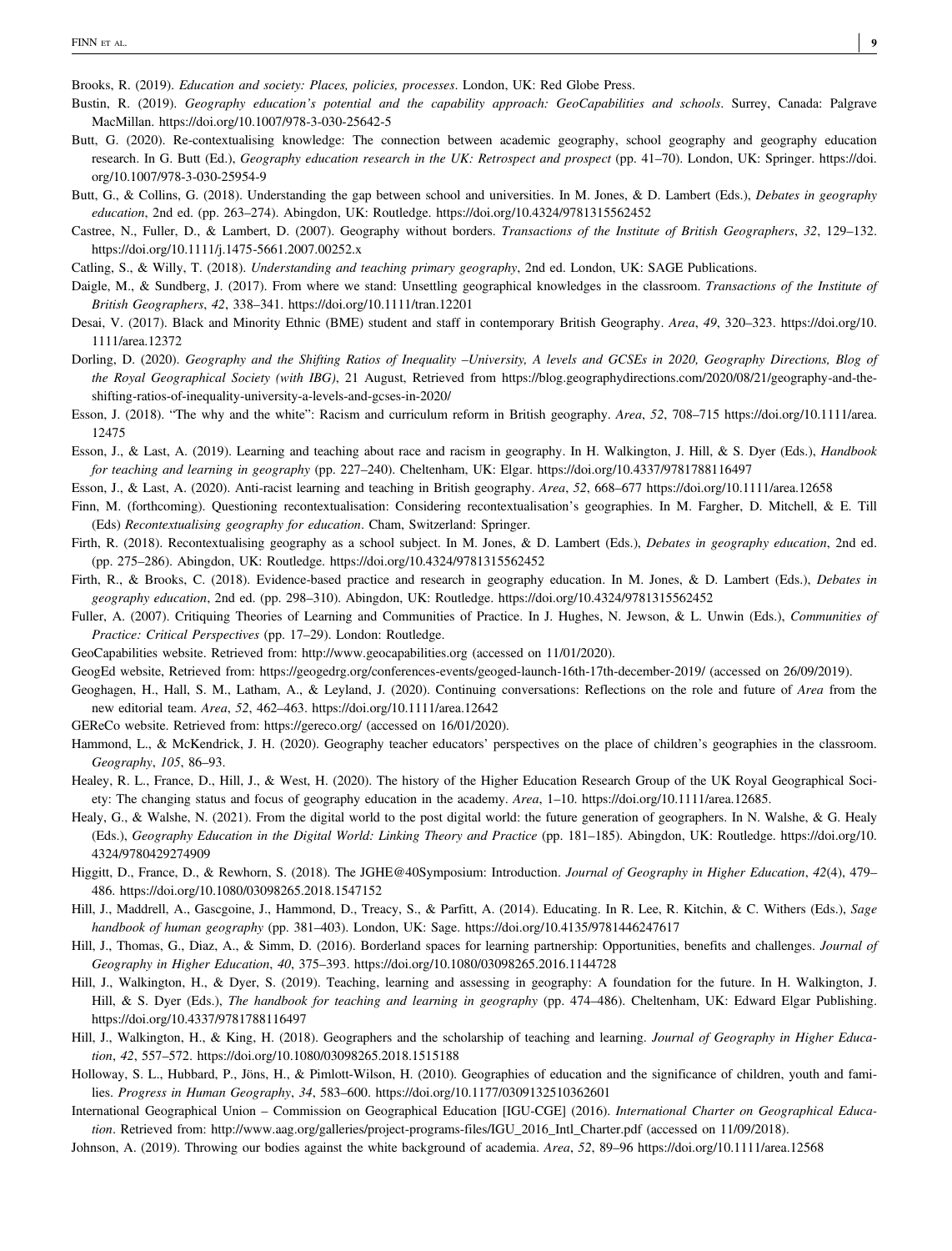- Kinder, A., Brace, S., & Smith, J. (2020), The Geography and Education Research Group and school geography: problematics and possibilities. Area. in submission
- Kraftl, P., Andrews, W., Beech, S., Ceresa, G., Holloway, S., Johnson, V., & White, C. (2020), Geographies of education: A journey. Area. in submission
- Kučerová, S. R., Holloway, S. L., & Jahnke, H. (2020). The institutionalization of the geography of education: An international perspective. Journal of Pedagogy, 11(1), 13–34. [https://doi.org/10.2478/jped](https://doi.org/10.2478/jped-2020-0002)‐2020‐0002
- Lambert, D. (2010). Geography education research and why it matters. International Research in Geographical and Environmental Education, 19, 83–86.<https://doi.org/10.1080/10382046.2010.482180>
- Lambert, D. (2014). Subject teachers in knowledge-led schools. In M. Young, D. Lambert, C. Roberts, & M. Roberts (Eds.), Knowledge and the future school (pp. 159–188). London, UK: Bloomsbury Academic<https://doi.org/10.5040/9781472593405>
- Lambert, D., Solem, M., & Tani, S. (2015). Achieving human potential through geography education: A capabilities approach to curriculum making in schools. Annals of the Association of American Geographers, 105, 723–735.<https://doi.org/10.1080/00045608.2015.1022128>
- Lave, J., & Wenger, E. (1991). Situated learning: Legitimate peripheral participation. Cambridge, UK: Cambridge University Press. [https://doi.](https://doi.org/10.1017/CBO9780511815355) [org/10.1017/CBO9780511815355](https://doi.org/10.1017/CBO9780511815355)
- Marvell, A., Simm, D., Schaaf, R., & Harper, R. (2013). Students as scholars: Evaluating student‐led learning and teaching during fieldwork. Journal of Geography in Higher Education, 37, 547–566.<https://doi.org/10.1080/03098265.2013.811638>
- Maude, A. (2016). What might powerful geographical knowledge look like. Geography, 101, 70–76.
- Megoran, N., & Mason, O. (2020). Second class academic citizens: The dehumanising effects of casualisation in higher education. [online] UCU.
- Morgan, J., & Lambert, D. (2001). Geography, 'Race' and education. Geography, 86, 235–246.
- Morgan, J., & Lambert, D. (2020). Black lives matter and geography teaching. Retrieved from:<https://impolitegeography.wordpress.com/> (accessed on 03/09/2020).
- Mountz, A., Bonds, A., Mansfield, B., Loyd, J., Hyndman, J., Walton‐Roberts, M., Basu, R., Whitson, R., Hawkins, R., Hamilton, T. & Curran, W. (2015). For slow scholarship: A feminist politics of resistance through collective action in the neoliberal university. ACME: an International Journal for Critical Geographies, 14, 1235–1259.
- Nguyen, N., Cohen, D., & Huff, A. (2017). Catching the bus: A call for critical geographies of education. Geography Compass., 11, e12323. <https://doi.org/10.1111/gec3.12323>
- Noxolo, P. (2017). Introduction: Decolonising geographical knowledge in a colonised and re-colonising postcolonial world. Area, 49, 317–319. <https://doi.org/10.1111/area.12370>
- Peake, L., Mullings, B., Parizeau, K., Thornburg, G. K., Magee, J., Metzel, D., Wadhwa, V., England, K., Worth, N., Mountz, A., Finlay, J., Hawkins, B. & Pulsipher, L. (2018). Mental health and well-being in Geography: Creating a healthy discipline – Report of the AAG Task Force on Mental health (2015‐2018).
- Pini, B., Gulson, K. N., Kraftl, P., & Dufty-Jones, R. (2017). Critical geographies of education: an introduction. Geographical Research, 55, 13– 17. [https://doi.org/10.1111/1745](https://doi.org/10.1111/1745-5871.12226)‐5871.12226
- Puttick, S., & Murrey, A. (2020). Confronting the deafening silence on race in geography education in England: Learning from anti-racist, decolonial and Black geographies. Geography, 105, 126–134.
- Rawling, E. (2015). Curriculum change and examination reform for geography 14–19. Geography, 100, 282–289.
- RGS (2019). Response to Danny Dorling's comments on geography degrees. Retrieved from: [https://www.rgs.org/geography/news/response](https://www.rgs.org/geography/news/response-to-%25E2%2580%2598geography-degrees%25E2%2580%2599-comment-piece-in-t/)-to-% [E2%80%98geography](https://www.rgs.org/geography/news/response-to-%25E2%2580%2598geography-degrees%25E2%2580%2599-comment-piece-in-t/)‐degrees%E2%80%99‐comment‐piece‐in‐t/ (accessed on 04/02/2020).
- Roberts, M. (2013). Geography through enquiry: Approaches to teaching and learning in the secondary school. Sheffield, UK: Geographical Association.
- Smith, K. M., & Jeffery, D. I. (2013). Critical pedagogies in the neoliberal university: What happens when they go digital? The Canadian Geographer/Le Géographe Canadien, 57, 372–380.<https://doi.org/10.1111/cag.12023C>
- Solem, M. N., & Boehm, R. G. (2017). RCN: Transformative research in geography education annual project report. Washington, DC: National Science Foundation.
- Spangenberg, J. H. (2002). Environmental Space and the Prism of Sustainability: Frameworks for Indicators Measuring Sustainable Development. Ecological Indicators, 2, 295–309. [https://doi.org/10.1016/S1470](https://doi.org/10.1016/S1470-160X(02)00065-1)‐160X(02)00065‐1
- Strand, S. (2014). Ethnicity, gender, social class and achievement gaps at age 16: Intersectionality and 'getting it' for the white working class. Research Papers in Education, 29, 131–171.<https://doi.org/10.1080/02671522.2013.767370>
- Tate, S., & Hopkins, P. (2019). Student perspectives on the importance of both academic and social transitions to and through their undergraduate geography degree. In H. Walkington, J. Hill, & S. Dyer (Eds.), The handbook for teaching and learning in geography (pp. 16–30). Cheltenham, UK: Edward Elgar Publishing.<https://doi.org/10.4337/9781788116497>
- Tate, S., & Swords, J. (2013). Please mind the gap: students' perspectives of the transition in academic skills between A‐level and degree‐level geography. Journal of Geography in Higher Education, 37, 230–240.<https://doi.org/10.1080/03098265.2012.763114>

Taylor, C. (2009). Towards a geography of education. Oxford Review of Education, 35(5), 651–669.<https://doi.org/10.1080/03054980903216358>

Todd, J. D. (2020). Experiencing and embodying anxiety in spaces of academia and social research. Gender, Place and Culture, 1‐22. [https://doi.](https://doi.org/10.1080/0966369X.2020.1727862) [org/10.1080/0966369X.2020.1727862.](https://doi.org/10.1080/0966369X.2020.1727862)

Tolia‐Kelly, D. P. (2017). A day in the life of a geographer: Lone, black, female. Area, 49, 324–328.<https://doi.org/10.1111/area.12373> Tomlinson, S. (2019). Education and race: From empire to Brexit. Bristol, UK: Policy Press.